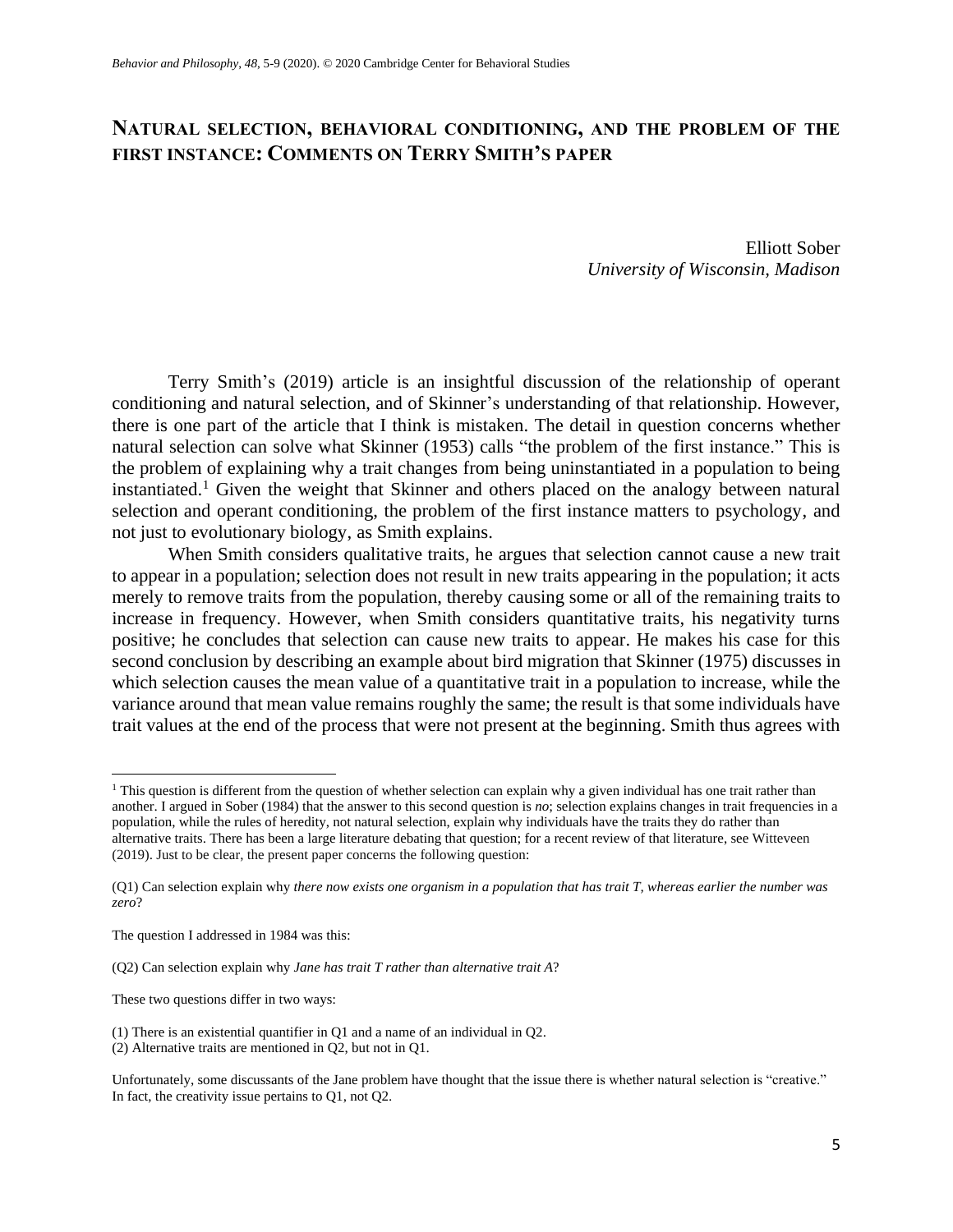Skinner on both counts; selection on qualitative traits cannot cause new traits to appear, whereas selection on quantitative traits can.

When I first read Smith's paper, I found this split view of what selection can and cannot accomplish odd, but personal incredulity is not an argument. In casting about for a reason, I came up with this. Let's consider a case in which quantitative traits *entail* qualitative traits. Suppose the individuals in a population have different heights and there are three height categories (short, medium, tall) to which these individuals may belong.<sup>2</sup> Height is a quantitative character, whereas short, medium, and tall are qualitative. Suppose an individual has height  $h_1$  only if it is short,  $h_2$ only if it is medium, and h<sup>3</sup> only if it is tall. At the start of the selection process, no individual has height h<sub>3</sub> and no individual is tall. If selection can cause h<sub>3</sub> to appear in the population, it should also be capable of causing tall to appear. Not only *can* this happen; it *must* happen if an individual has h<sub>3</sub> only if it is tall.

If quantitative and qualitative traits are in the same boat with respect to the problem of the first instance, which boat are they both in? Here's a genetic example that I think provides an answer. Suppose a diploid sexual population starts with all individuals being AA homozygotes at a given locus and a B mutation then occurs at that locus; the result is that now there is one AB heterozygote among all those AA individuals. Let's consider two alternative selection regimes that might arise in this heterogeneous population. In the first, AB is lethal, and the one AB heterozygote in the population dies before reproducing. In the second, both AA and AB individuals are viable and fertile, and AB is fitter than AA; the result is that the AB individual reproduces by mating with an AA individual, and so the next generation includes several individuals that are AB, not just one. In subsequent generations, AB individuals continue to reproduce by mating with AA individuals until eventually two AB individuals happen to mate with each other, thereby introducing a new genotype into the population, BB. In this example, selection's following the second regime (rather than the first) has caused the population to contain its first BB individual (rather than no BBs at all). This genetic story can be overlaid with two different stories about phenotypes. In the first, the three genotypes cause three different point values of a quantitative trait (e.g., height); in the second, the three genotypes cause three different qualitative traits (e.g., the three height categories of short, medium, and tall). Selection can cause novel qualitative traits to appear in the population just as it is able to cause novel quantitative trait values to arise.

This example illustrates how sexual reproduction can produce novel traits. It doesn't add new singleton genes to a population; that's the job of mutation and migration. Rather, sex produces novel gene *combinations*. The novel combination in my example is the BB genotype; genotypes are *pairs* of genes. With sexual reproduction, novel gene combinations can and will arise, whether or not there is selection. What selection does is influence *which* novel gene combinations are constructed.<sup>3</sup> It is notable that the idea that selection never creates anything new is usually made with viability selection in mind, not fertility; in the within-generation process of organisms surviving from egg to adult, selection eliminates variants rather than creating new ones. Matters change when adults reproduce.

In the story just told, did selection cause the BB trait to appear, or was that event caused merely by the mating of two AB individuals? I think this question poses a false dichotomy. The

<sup>&</sup>lt;sup>2</sup> There may be individuals that can't be classified in any of these three qualitative categories; they are "borderline cases." The existence of such individuals does not affect the point I want to make.

<sup>3</sup> This is an old and familiar point, made repeatedly in the heyday of the Modern Synthesis and more recently. See Beatty (2016, 2019) for an able review of that history.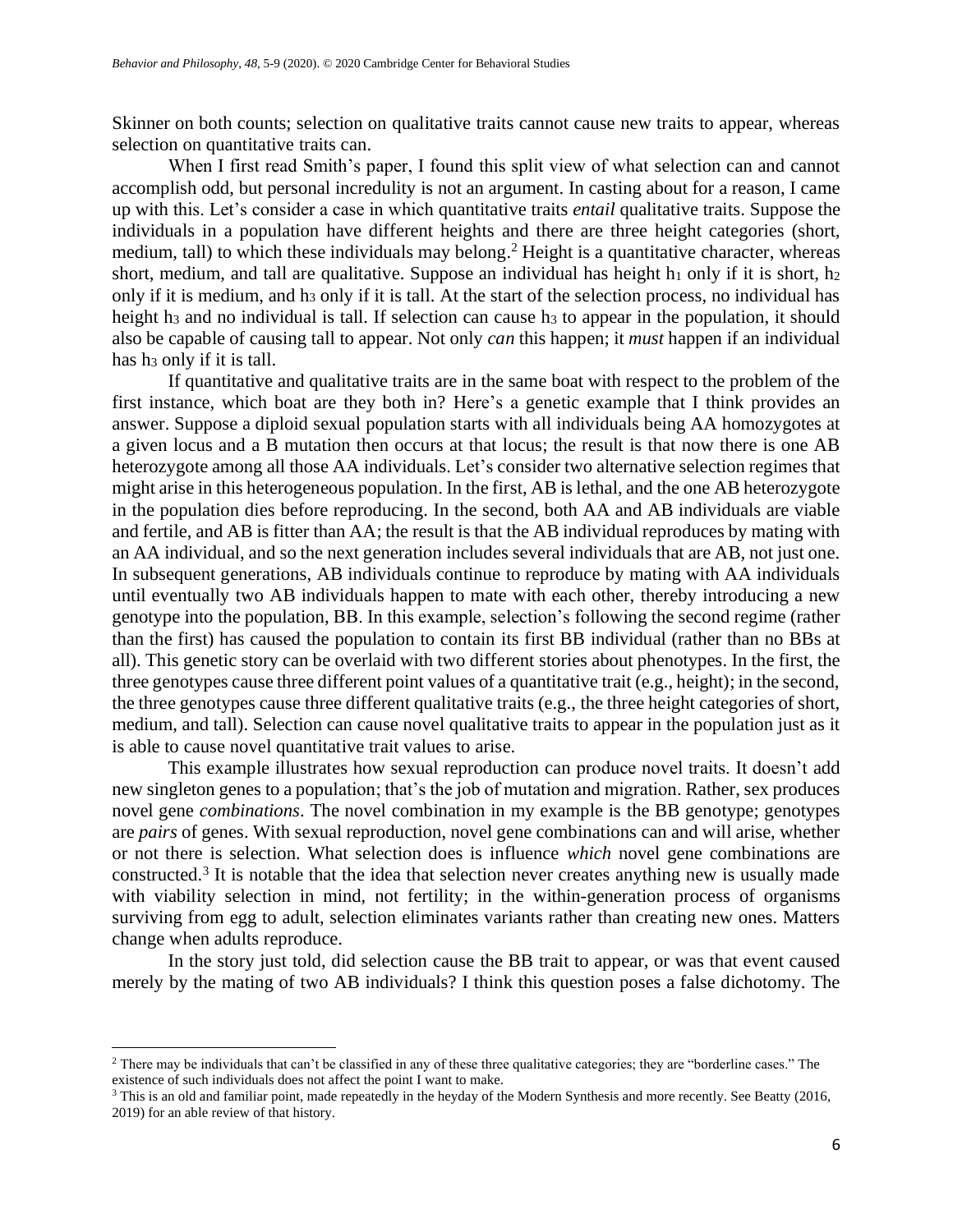appearance of BB in the population has two causes, one more distal and the other more proximal, and they, together with the first appearance of BB, form a causal chain:



I think it is appropriate to treat causality as a transitive relation in this case, and so we can conclude that selection caused the first instance of the BB genotype to appear.<sup>4</sup> I should mention that the causal diagram is incomplete. There are other distal causes – the introduction of a B mutation into a population of AA homozygotes, for example. And there is a link in the causal chain between the first item and the second – the increase in frequency of the AB genotype.

If I am right that natural selection can cause new traits to appear in a population, regardless of whether the traits are quantitative or qualitative, then the analogy between natural selection and operant condition fails to sustain Skinner's conjecture (which Smith quotes) "that operant selection of human behavior ultimately applies only to properties that are continuous and quantitative in nature."

In his footnote 8, Smith raises a further question when he writes:

Human behavior exhibits instances of qualitatively novel responses that are appropriate to the context. Selecting for novelty can increase the likelihood of novel responses, but it does not reliably produce responses that are appropriate to context. *This problem does not exist in the case of phylogeny, where qualitatively novel traits do not show a pattern of being appropriate (adaptive) on first occurrence.* They initially occur without reference to appropriateness and are then selected only if they enhance fitness (italics mine).

Smith's use of the word "pattern" in the italicized sentence indicates that he doesn't deny that natural selection *occasionally* causes novel qualitative traits to appear that are adaptive when they first occur. I take him to be saying that that turn of events doesn't happen often enough to count as a pattern.

Let's consider Smith's claim in the context of the genetic example I gave earlier, where a B mutation occurs in a population of AA homozygotes, and eventually two AB individuals mate

 $X_1$  rather than  $X_2$  causes  $Y_1$  rather than  $Y_2$ .

 $Y_1$  rather than  $Y_2$  causes  $Z_1$  rather than  $Z_2$ .

 $X_1$  rather than  $X_2$  causes  $Z_1$  rather than  $Z_2$ .

However, if the contrasts don't "line up" properly, the resulting argument will fail to be valid:

 $X_1$  rather than  $X_2$  causes  $Y_1$  rather than  $Y_2$ .  $Y_1$  rather than  $Y_3$  causes  $Z_1$  rather than  $Z_2$ .

 $X_1$  rather than  $X_2$  causes  $Z_1$  rather than  $Z_2$ .

See Helgeson (2012) for discussion of how confusion about transitivity has befuddled discussion of question Q2, which I mentioned, and then set aside, in footnote 1.

<sup>4</sup> In the story I told, I took care to describe events contrastively. I talked about selection taking one form *rather than another*, of an ABxAB mating taking place *rather than not*, and of one individual instantiating the BB genotype *rather than no individual doing so*. This contrastive formulation, I believe, permits the following transitivity argument to be deductively valid: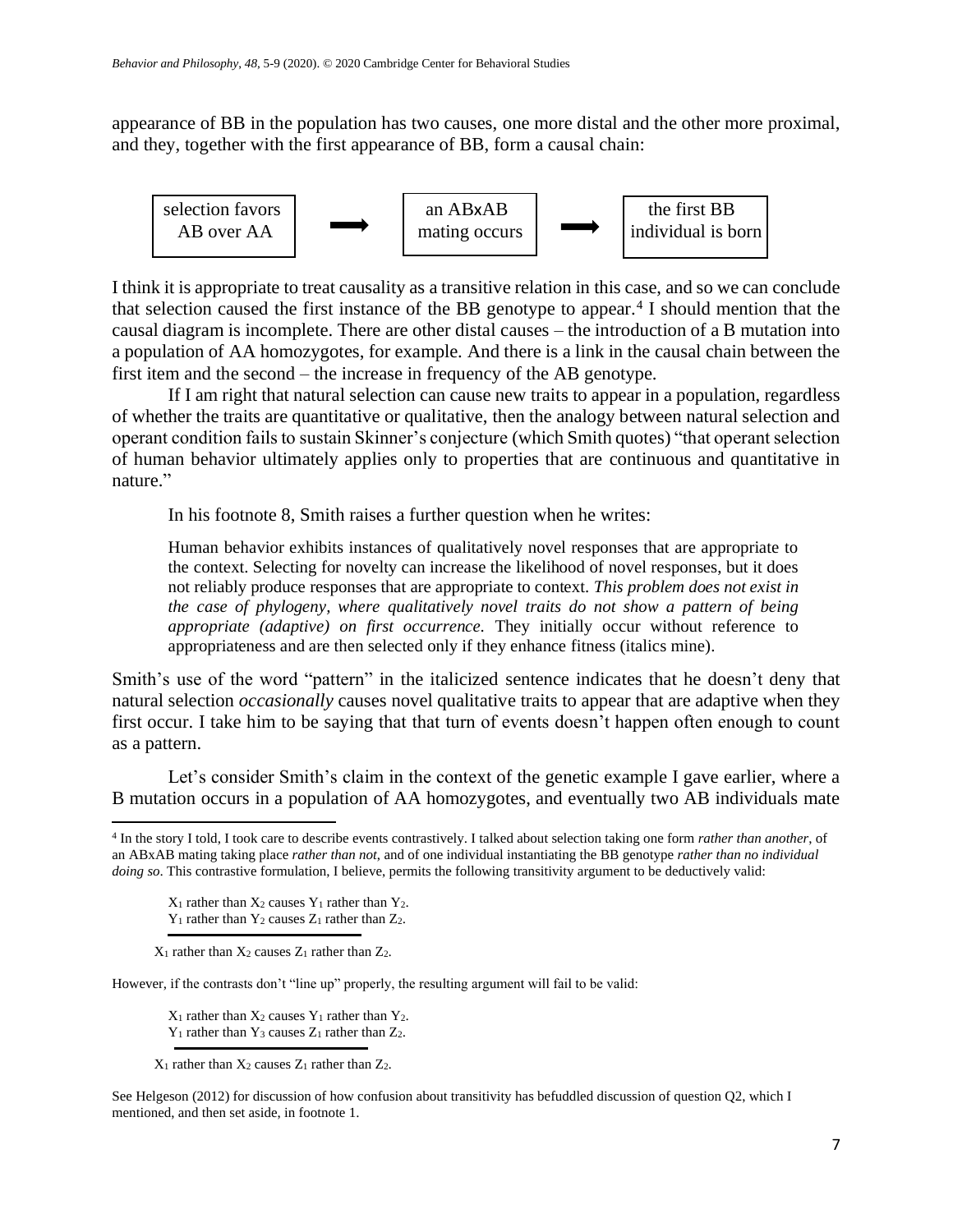to produce a BB offspring. I earlier assumed that AB is fitter than AA and that AA individuals are short, AB individuals are medium, and BB individuals are tall. I'll now add a new detail – the assumption that BB is fitter than AB. We now have an example in which heterozygotes are intermediate in phenotype and in fitness. It's an empirical question how often this arrangement occurs; there are known cases in which it does not (heterozygote superiority and heterozygote inferiority), but my impression is that biologists think that intermediate heterozygotes are pretty  $common<sup>5</sup>$ 

If natural selection causes novel qualitative traits to appear that are adaptive at their first appearance, the question is why. One part of the answer just given is sexual reproduction, which causes novel gene combinations to arise. Notice that this part of the explanation appeals to something that is separate from the selection process itself. Selection can occur without sexual reproduction. If Smith is right that conditioning processes often cause novel qualitative traits to arise in ontogeny that are adaptive at their first appearance, the question is why. One answer, which behaviorists reject, is that novel behaviors sometimes do not arise at random but rather are the result of intelligent planning.<sup>6</sup> Behaviorists will reject this answer, but that does not make the question go away. If the facts about natural selection are any guide, answering the question about ontogeny will require attention to facts that are extrinsic to the process of conditioning.

## **Acknowledgments**

My thanks to Casey Helgeson and Terry Smith for useful discussion.

## **References**

Beatty, J. (2016). "The Creativity of Natural Selection? Part I: Darwin, Darwinism, and the Mutationists." *Journal of the History of Biology* 49: 659–684.

Beatty, J. (2019). "The Creativity of Natural Selection? Part II: The Synthesis and Since." *Journal of the History of Biology* 52: 705–731.

 $<sup>5</sup>$  In evolutionary theory, mutation, not selection, is the place to find situations in which a novel trait is probably not adaptive.</sup> Darwin, though he knew nothing of Mendelian genetics, anticipated what is still the standard picture:

Let an architect be compelled to build an edifice with uncut stones, fallen from a precipice. The shape of each fragment may be called accidental; yet the shape of each has been determined by the force of gravity, the nature of of the rock, and the slope of the precipice, − events and circumstances all of which depend on natural laws; but there is no relation between these laws and the purpose for which each fragment is used by the builder. In the same manner the variations of each creature are determined by fixed and immutable laws; but these bear no relation to the living structure which is slowly built up through the power of selection, whether this be natural or artificial selection. (1868, p. 249)

Mutations have their causes, but mutations do not occur because they would be good for the organism. The net result is that most mutations are deleterious or neutral, and only a few are advantageous. This view is sometimes expressed by saying that mutations occur "at random." What is being rejected here is that mutations are "guided." The latter idea has historically been associated with the idea of theistic intervention, but the idea of guided mutation can be separated from the idea that mutations are caused by a benevolent intelligence (Sober 2014).

 $6$  This is an idea that Popper (1972) embraced in his evolutionary epistemology – science is a selection process in which theories compete, but the competing theories are not constructed at random.